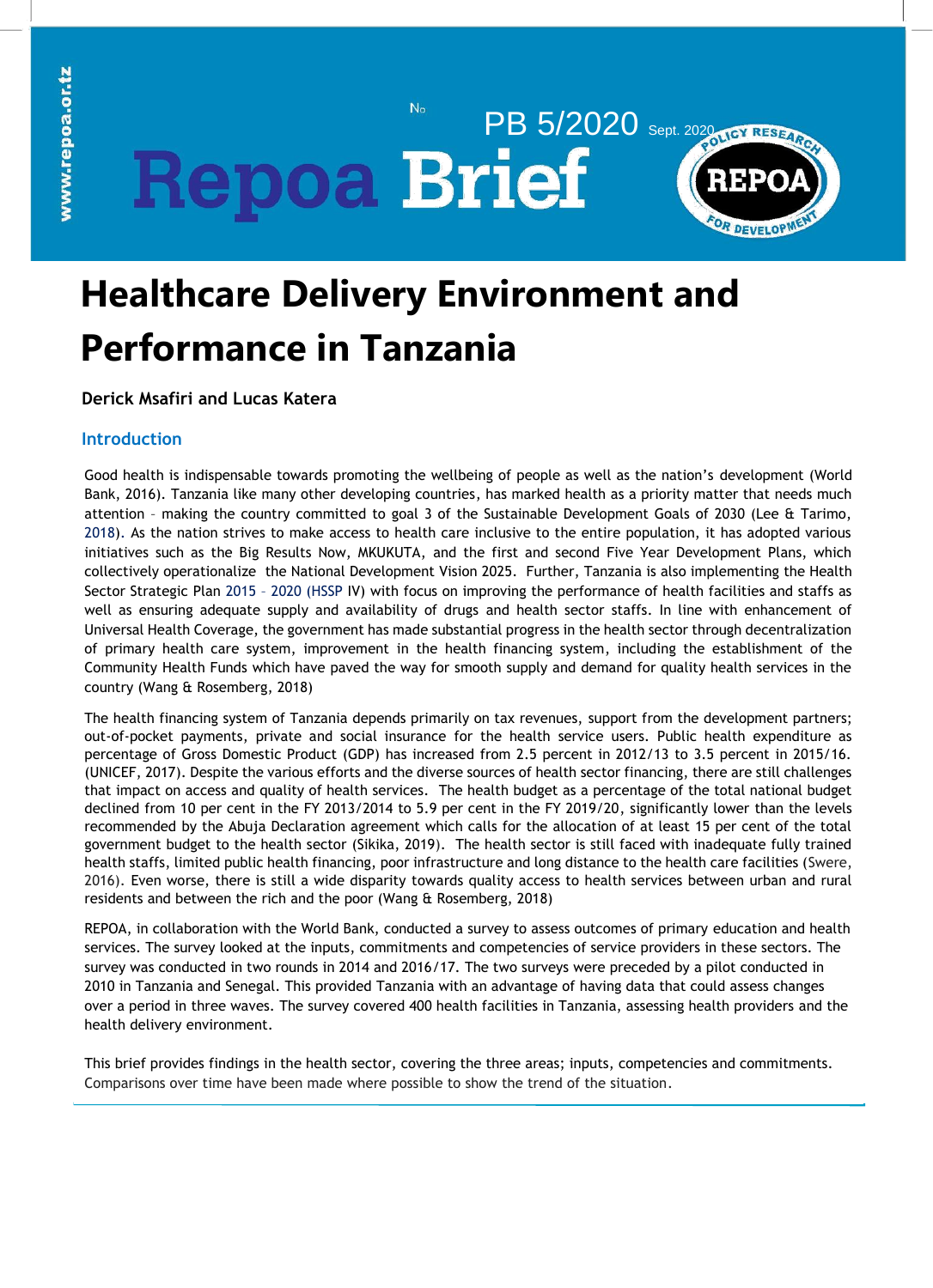# **Input availability**

On the availability of inputs (electricity, water and sanitation) in health facilities, results showed that more than half of Tanzanian facilities (56%) had access to electricity, clean water and improved sanitation. Most of the facilities were equipped with vaccines. However,54 per cent of the refrigerators were found to be non- compliant with the regulation of temperature. The facilities also had more than half of the priority drugs (53 per cent) available for mothers while generally, only 12 per cent of facilities had all 14 tracer drugs in stock.

# **Provider effort**

patients on an average of 8 outpatients per day. The results show that only 16 per cent of health providers were absent from the facility. However, the absence was more predominant in Dar es Salaam where 25 per cent were not found in the facility. Doctors, especially in urban areas, were the most likely to be absent. Their absence was more likely not to have been approved. Caseload was very minimal with the average health worker attending to

### of the provision of  $\mathcal{L}$ **Provider ability**

Health providers could correctly diagnose only 62 percent of five common conditions. There was a significant difference between public providers in rural areas who managed to diagnose less than half (47 percent) of the conditions and those in the urban areas who correctly diagnosed 68 percent of conditions. Only 6 percent of the equid correctly diagnose at nurses could correctly diagnose at least 4 of the cases.

# three government ministries (A1,3,5) was below 50%. One **Availability of health providers**

Human Resources for Health (HRH) play a vital role towards <sub>pre</sub>ntilled improvement of the health care services. Based on the SDI findings, Tanzania was experiencing shortage of human resources in its health facilities where they were staffed with 14.1 percent health workers. Urban facilities had more staff (78 percent) compared to rural facilities (22 percent). Public facilities had fewer staff members than their private counterparts. Over two thirds of health workers were nurses. Although only 10 percent of Tanzania's population lived in Dar es Salaam, the city was home to 41 percent of all doctors. Further, only 25 percent of the country's health workforce and merely 7 percent of all doctors served almost 85 percent of the majority who are mostly poor residing in the rural areas. These stark service delivery inequalities are likely to translate to deterioration of citizens' welfare especially rural dwellers.

#### **Drugs**

When availability of drugs in the health facilities was assessed by the SDI survey, there was an average of 67 percent of the drugs in the facilities.

The level of availability of the 14 tracers was at 64 percent. With just 2/3 of the tracers available, public facilities had a significantly lower score compared to the private ones. It is alarming that only 12 percent of the facilities had all the tracers available. Virtually, no rural public facility (1 percent) had all the tracer drugs on stock and unexpired. Neither drugs for children nor drugs for mothers were widely available with average scores of 54 percent and 40 percent, respectively.

Given the national concern about maternal mortality and efforts to improve maternal health outcomes, the availability of tracer drugs for women was unsettlingly low. Rural facilities did consistently and significantly worse than urban facilities in terms of drugs availability.

#### **Infrastructure**

In terms of accessibility of infrastructure (water, sanitation and electricity), only 62 percent of the health facilities had access to clean water, improved toilets, and electricity. There was a large difference, however, between rural and urban facilities (37 percent for public vs. 83 percent urban). Rural health facilities particularly faced limited access to electricity, clean water and toilets. The indicator for infrastructure steadily improved with the level of the facility starting from 46 percent for dispensaries, 78 percent for health centers and 85 percent for district hospitals. However, a larger share of dispensaries in Dar es Salaam had a better access to infrastructure (85 percent) when compared to health centers in rural areas (56 percent). 73 percent of facilities in Tanzania had access to clean water and 68 percent had access to electricity. The public sector lagged the private sector for all three-basic infrastructure.



Results in figure 1 show there was a huge gap in the availability of electricity, toilets and clean water between the rural and urban areas. Access to clean water (92%), toilets (94%) and electricity (94%) was higher in urban health facilities than the rural health facilities with clean water (69%), toilets (81%), and electricity (67%).

# **Provider effort: What providers do?**

In countries which experience shortages in human resources for health, it is usually a concern that health workers are overworked i.e. their caseload unsustainably high, potentially compromising the quality of service. In Tanzania, however, the SDI data suggest that a large share of health providers, especially those in moderately sized facilities, had very low caseload levels. The average caseload in Tanzania stood at 7.8 outpatients per provider per day. Private for profit facilities had the highest, albeit still low, daily caseload with 11.3 outpatients seen by the average health provider. The outpatient workload decreased with the size of the facility with district hospital staff consulting only 3.6 patients per day. Health staff that worked in urban dispensaries were the busiest and saw 12.7 outpatients a day. Despite the shortage in health personnel, providers' caseload in Tanzania was low suggesting that there was a room for significant improvement of health providers' productivity without jeopardizing quality.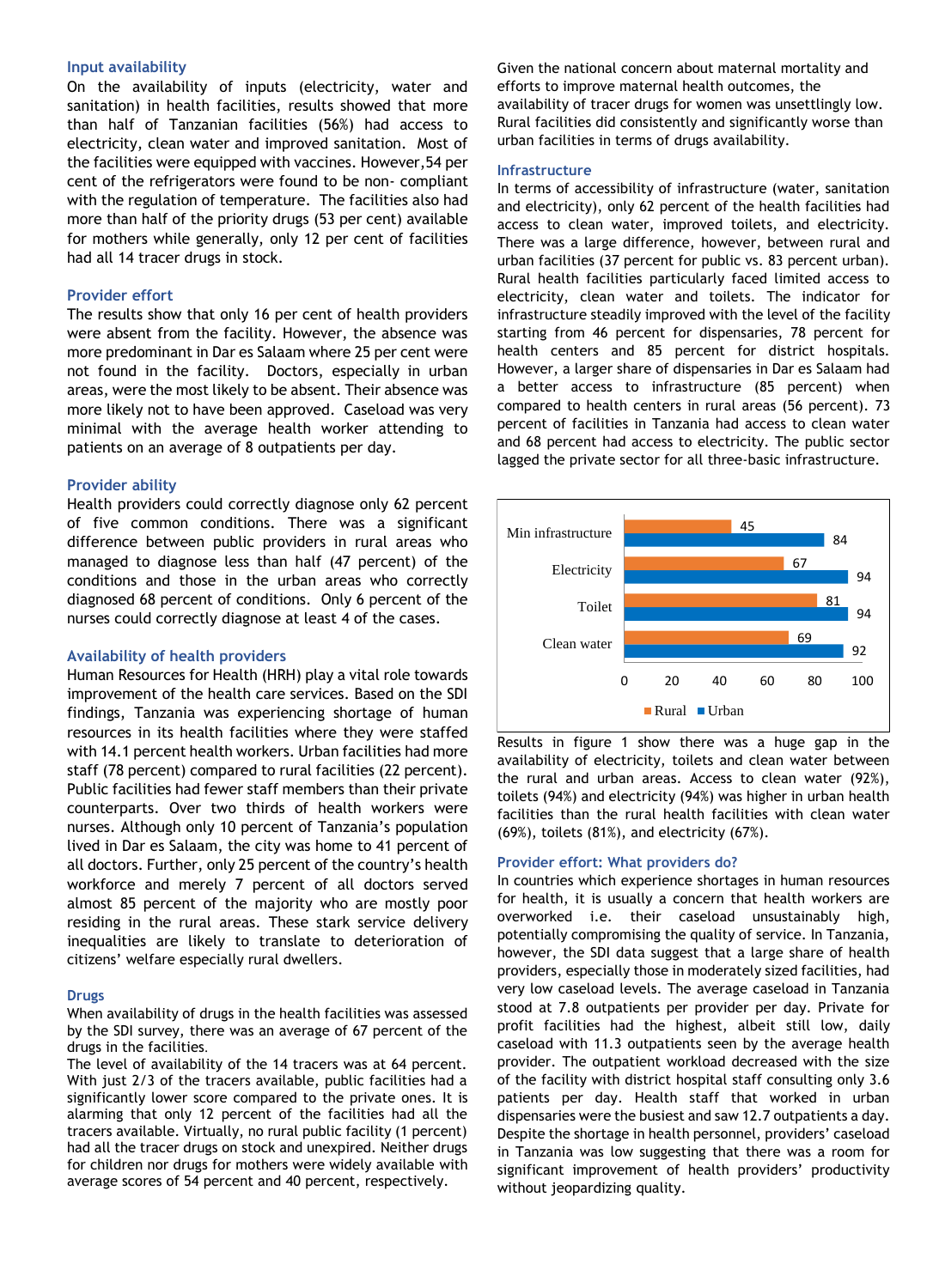Compared to African (even Asian) standards, absenteeism in Tanzania's health sector was relatively minimal at 16 percent although it slightly increased from 14 percent in 2014. Absenteeism was higher in Dar es Salaam where 25 percent health providers were absent. Absence was particularly high in Dar es Salaam's health centers (24 percent) and hospitals (26 percent). Staff in private not-for-profit facilities were as likely to be absent as those in public or other private facilities (difference in absence rates were positive but not statistically significant).

Four major themes were observed in relation to absence rate: (i) Absence rates were similar in dispensaries while significant differences were observed in health centers; (ii) Facilities with staff in excess of six workers relative to facilities with 2 or fewer workers were found to have higher absence rates; and (iii) 31 percent of urban doctors were absent from the facility at any point in time; and (iv) While absence in private (nonprofit) facilities was 37 percent lower than public facilities.

# *Figure 2. Absence rates by cadre*



Absenteeism was more acute for doctors compared to other staff. Nurses were more likely to be absent than clinical officers and para-medical professionals. Results in figure 2 show that urban doctors (31 percent) were more likely to be absent than their counterparts serving in rural areas (12 percent).

This may be due to opportunities for moonlighting or other income generating activities. However, it is possible that absence can be improved by more prudent sanctioning policy of absence. This suggests that management improvements and better organization and management of staff can potentially improve the availability of staff for service delivery.





#### **Provider Ability: What providers know?**

The SDI survey assessed providers' ability and knowledge using two process quality indicators (the adherence to clinical guidelines in five tracer conditions, and the management of two maternal and newborn complications), and an outcome quality indicator (diagnostic accuracy in five tracer conditions).

The results show that providers were able to correctly diagnose 62 percent of tracer conditions. Urban providers as a whole significantly outperformed their rural counterparts (68 percent versus 47 percent). Across cadres, clinical officers perform at par with doctors, but nurses' score was just slightly above half that of clinical officers. It is also noteworthy that more than half of the private-for-profit providers (51 percent) performed worse than providers in both the public (58 percent) and not-for-profit sectors (67 percent). Within the public sector, rural providers found less than half (48 percent) of the cases. The best performers are doctors in rural facilities who accurately diagnosed 80 percent of cases. Nurses in faith-based organizations performed the worst by diagnosing only 18 percent of cases.

Furthermore, only 45 percent of the providers were able to correctly diagnose at least 4 of the conditions and 22 percent managed to correctly diagnose all 5 conditions. Almost 2 out of 3 providers could not identify a case of severe dehydration, a fatal condition for children. On the other hand, 1 out of 4 providers could not correctly diagnose more than one case. Only 4 percent of the nurses correctly diagnosed all 5 cases, and almost half of them (48 percent) diagnosed at most one case. The diagnostic accuracy rate varied across case conditions, ranging from 44 percent for acute diarrhea with severe dehydration to 91 percent for pulmonary tuberculosis. More than 1 out 3 providers could not diagnose diabetes, and about 25 percent of the health providers misdiagnosed pneumonia. Even for very common, but dangerous, conditions such as acute diarrhea with severe dehydration or malaria with anemia, more than half clinicians were unable to offer correct diagnosis for the former.





lower in acute diarrhea with severe dehydration. Since Malaria is recognized as Tanzania's burden of disease, a closer look was taken at the malaria case. The diagnosis of malaria with anemia was the second least accurate at 51 percent.